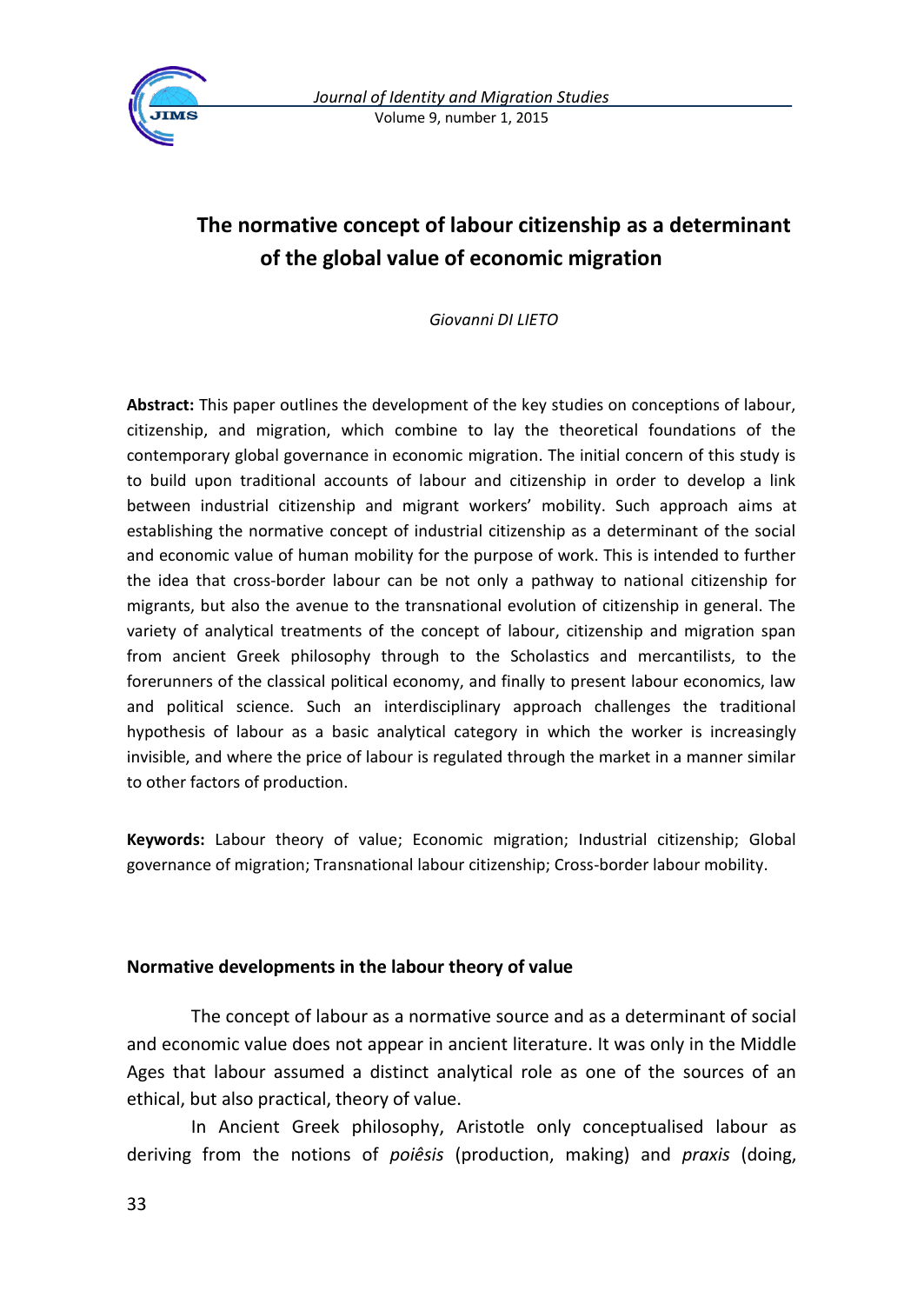

action).<sup>1</sup> Life was *praxis* and slaves, or those who worked for others, were involved in *poiêsis.* Only *praxis* wasentitled to full participation, membership and identity within the political, economic and cultural spheres of the polity (in other words, to citizenship).

On both the subjective and objective levels, the theory of value in labour can also be traced back to Aristotle. $^2$  The Greek philosopher was the first to speculate over the logical linkage of labour (or product, *ergon*) with trade (or equivalent exchange, *catallaxis*). Aristotle went further in arguing that a common measure was the precondition for commercial association, as the exchange of needs (*chreia*) would bring the contracting parties together. However, he could not find a common measure for things that were dissimilar, for instance a shoe and a house for a builder and a shoemaker respectively.<sup>3</sup>

This is because the very concept of labour as an abstract category did not exist in Greece, nor later in Rome.<sup>4</sup> The ancient economy was inclined to reason in terms of use and value, as it was the object of the work that mattered, not the labour of the producer. Under the Roman mentality, activity (*officium)* by full citizens (*cives)* was not considered labour, but rather a productive manifestation of leisure (*otium*). This approach always prevented the ancient Romans, as for the Greeks before, from conceptualising labour as a distinct measure of value, let alone recognising that there was a distinction between free and slave labour, since the latter did not have to be valued in the same way unless it was hired out to others. Certainly, in the later Roman Empire there were aspects of labour law present in

relation to the contractual hire of menial and slave labour, and the legal concept of *specificatio* conferred rights of property under certain conditions to those who

<sup>1</sup> See Aristotle, *EN*1140a2 ff., *Pol*.1254a5 ff., found in Cartledge, P., *The political economy of Greek slavery* in P. Cartledge, E. E. Cohen and L. Foxhall (eds), *Money, Labour and Land: Approaches to the Economies of Ancient Greece*, Routledge (London, 2002) at 156–166.

<sup>2</sup> Gilibert, G., *Necessary price* in Kurz, H. and N. Salvadori (eds), *The Elgar Companion to Classical Economics*, Edward Elgar (Cheltenham, 1998) at 166–177; see also Meikle, S., *Aristotle's Economic Thought*, Clarendon Press (Oxford, 1995) at 190.

<sup>3</sup> See further on Aristotle's Book V of the *Nicomachean Ethics,* as commented byTheocarakis, N. J., *Nicomachean ethics in political economy: The trajectory of the problem of value*, in History of Economic Ideas, 14 (1), Fabrizio Serra Editore (Pisa, 2006) at 9–53

<sup>4</sup> See for example Sadlek, G. M., *Idleness Working: The Discourse of Love's Labor from Ovid Through Chaucer and Gower*, Catholic University of America Press (Washington, DC., 2004) at 71; and Applebaum, H., *The Concept of Work: Ancient, Medieval, and Modern*, State University of New York Press (Albany, N.Y., 1992) at 93.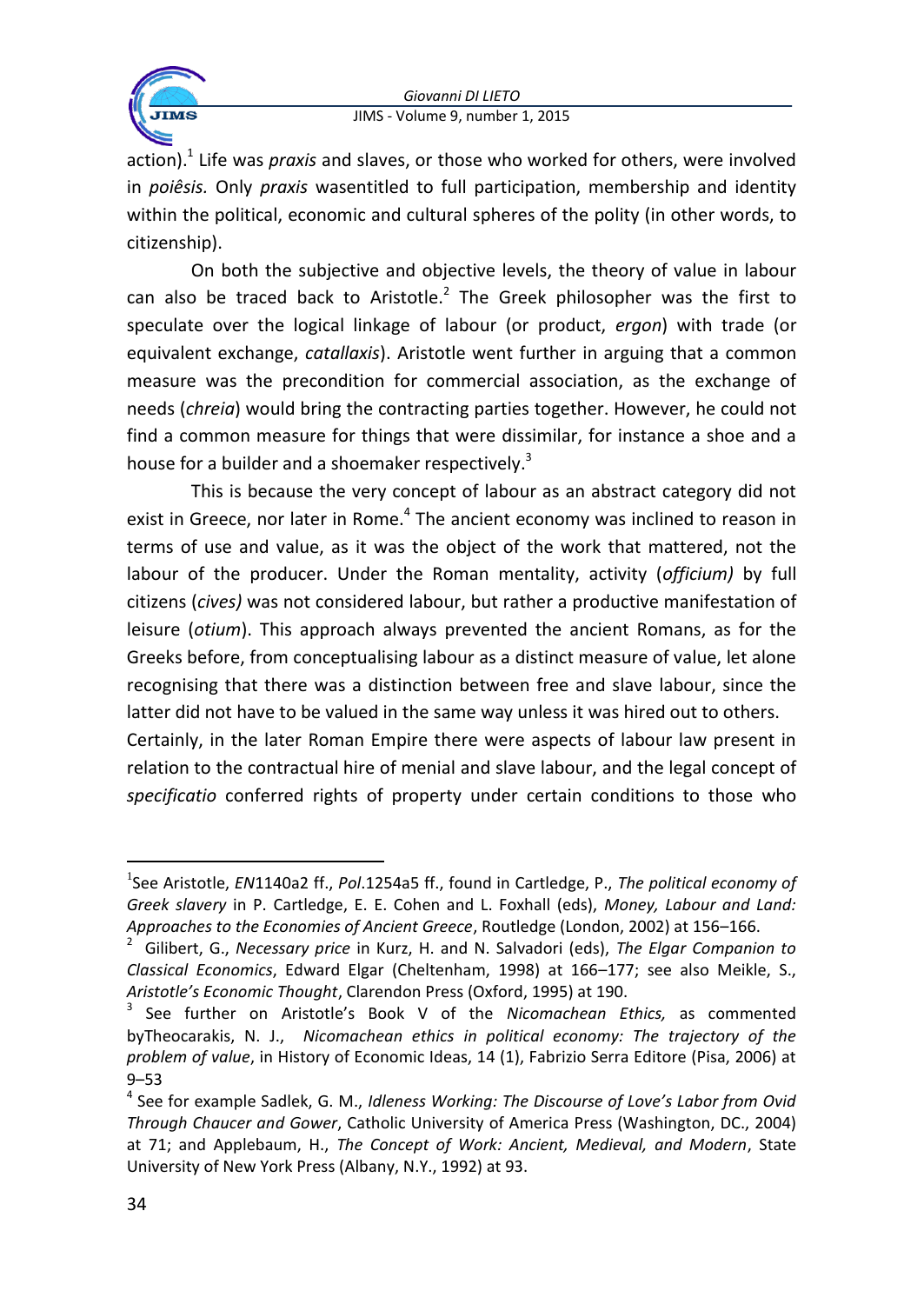

transformed raw materials into a new product (*nova species)* by their own labour.<sup>5</sup> However, neither a hypothesis of labour as one of the possible explanations of value, nor any analytical treatment of labour as a distinct conceptual category, emerged until the 13th century under Scholastic philosophy.

At that time, philosophers such as Albert Magnus and Thomas Aquinas wrote extensive commentaries on Aristotle, adding a second basis for value, namely the factors of labour and expenses.<sup>6</sup>Labor et expensae were offered as a possible measure of what should constitute the just price (*justum praetium*) in commercial transactions.<sup>7</sup> The Scholastics ultimately believed that the just price of a thing should reflect the common estimation of the community, such that those who produced it and those who bought it preserved their status (*dignitas*) in the divinely ordained social hierarchy.<sup>8</sup> This implied a purely ethical theory of price determination within a static economy, not suited for the later development of a dynamic economy based on trade, in which merchants were required to save their immortal souls and their profits altogether, justifying even usury as remuneration for labour (*stipendium laboris*).<sup>9</sup>

Subsequently, mercantilist and natural law theorists argued that a utility and scarcity theory of value existed alongside a cost and labour theory. However, a proper labour theory of value eventually developed only under the influence of Locke's theory of property, and it became a prominent part of what is known as the classical political economy.

Based on the concept of *labor et expensae* persisting in natural law philosophy, the labour theory of value became more articulate, as the price of things was meant to "usually have a Regard to the Pains and Expenses the

<sup>1</sup> <sup>5</sup> Gaius, *Gaii Institutiones or Institutes of Roman Law by Gaius*, with a Translation and Commentary by Poste, E., Fourth edition, Clarendon Press, (Oxford, 1904) at 167.

<sup>6</sup> Baldwin, J. W., *The medieval theories of the just price: Romanists, Canonists, and Theologians in the twelfth and thirteenth centuries*, in Transactions of the American Philosophical Society (Philadelphia, 1959) at 49 (4), 74.

<sup>7</sup> See for example Baeck, L., *The Mediterranean Tradition in Economic Thought*, Routledge (London, 1994) at 157; and Kaye, J., *Economy and Nature in the Fourteenth Century: Money, Market Exchange, and the Emergence of Scientific Thought*, Cambridge University Press (Cambridge, 1998) at 68.

<sup>8</sup> See for example Wilson, G. W., *The economics of the just price*, in History of Political Economy, Duke University Press (Durham, 1975) at 7(1) 56–74; and Worland, S.T, *Justum pretium: One more round in an 'endless series'*, in History of Political Economy, Duke University Press (Durham, 1977) at 9(4) 504–521.

<sup>9</sup> Le Goff, J., *Your Money or Your Life: Economy and Religion in the Middle Ages*, Zone Books (New York, 1988) at 73.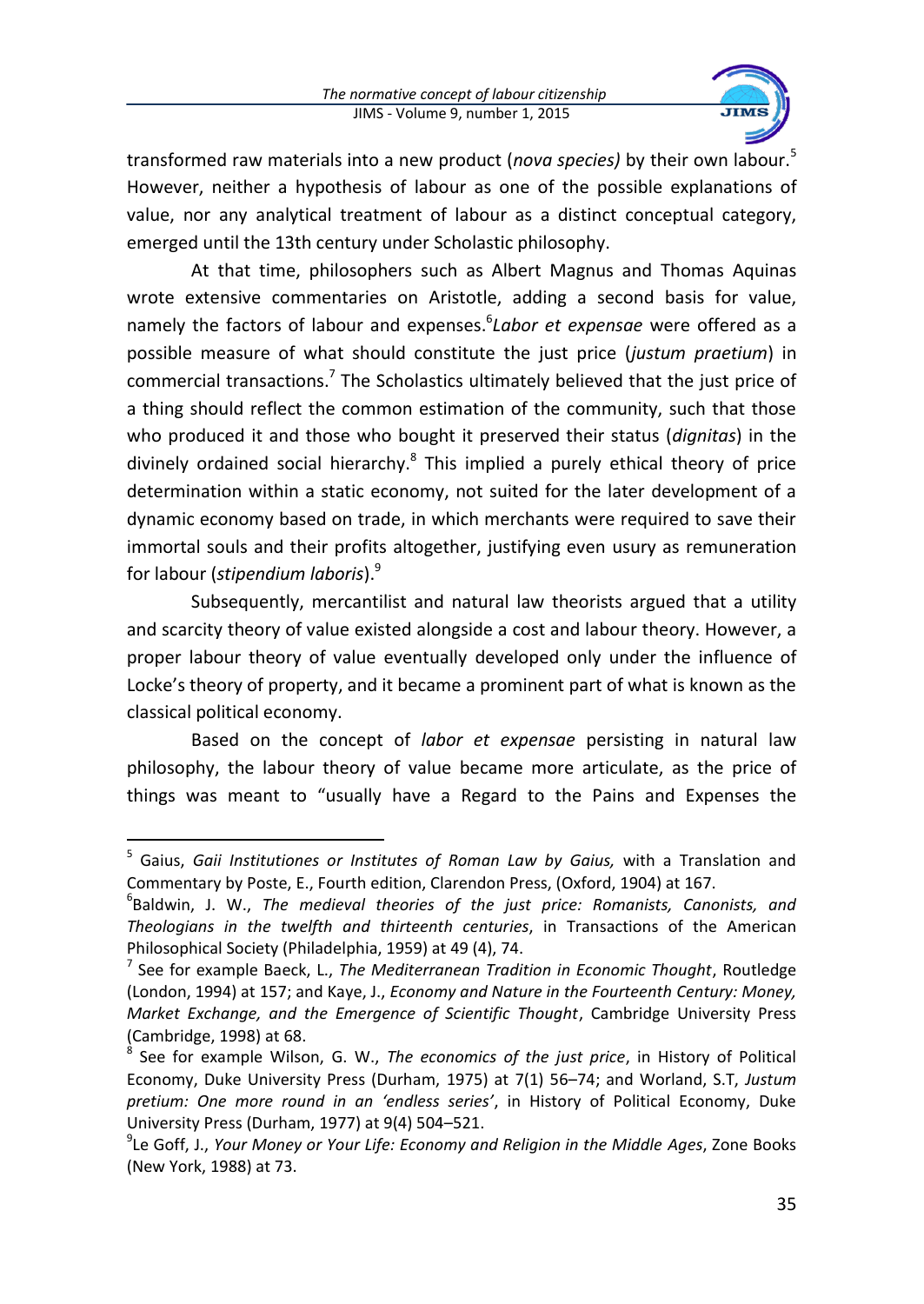

Merchants and Traders have been at".<sup>10</sup> Nevertheless, in the classical political economy, non-market factors (such as the dignity and fame of the artisans, and the needs of the contracting parties) were still largely contaminating the labour theory of value in terms of scarcity (*indigentia*) and utility or difficulty of acquisition.<sup>11</sup> Furthermore, the role of labour was seen as a dimension of production, rather than used to explain value.<sup>12</sup>

John Locke, often seen as the originator of the labour theory of value.<sup>13</sup> when arguing for a right to property, affirmed that labour "puts the difference of value on every thing", and that "of the Products of the Earth useful to the Life of Man 9/10 are the effects of labour".<sup>14</sup> In the post-mercantilist period, theories of a natural price of labour emerged, thus advancing the notion of a self-organised economy mediating through the market between different classes of people.<sup>15</sup> Hence, the principles of exchange needed an explanation in terms of demand and supply, measured only by 'arguments of sense' (i.e. 'number, weight or measure').<sup>16</sup> Other authors went further in affirming that "Industry and Labour are the only real Riches, … Money therefore being nothing more than a Certificate of Labour".<sup>17</sup>

As a medium of exchange for other labour and any commodities, labour was also seen as "more proper to be made a measure of value" than money, "thus the riches of a country are to be valued by the quantity of labor its inhabitants are

<sup>10</sup>Grotius, H., *The Rights of War and Peace* (1625), edited and with an introduction by Tuck, R., from the edition by Barbeyrac, J., Liberty Fund (Indianapolis, 2005) at ii.xii §14.

<sup>11</sup> Carmichael, G., *Supplements and Observations upon Samuel Pufendorf 's On the Duty of Man and Citizen* (1724)in Moore,J. and M.Silverthorne (eds), *Natural Rights on the Threshold of the Scottish Enlightenment: The Writings of Gershom Carmichael*, Liberty Fund (Indianapolis, 2002) at 106.

<sup>12</sup>See further in Meek, R. L., *Studies in the Labour Theory of Value*, Lawrence and Wishart, Second edition (London, 1973) at 94-107.

<sup>13</sup> Marx, K. *Theorien über den Mehrwert* (Theory of revolution) vol. 26.1 in Marx-Engels, Volume IV of Das Kapital (The Capital), 1863 available at *Marxist* website,

[<sup>&</sup>lt;http://www.marxists.org/deutsch/archiv/marx-engels/1863/tumw/standard/index.htm>](http://www.marxists.org/deutsch/archiv/marx-engels/1863/tumw/standard/index.htm). <sup>14</sup> Locke, J., *Two Treatises of Government*, (1689) edited by Laslett, P., Cambridge University

Press, (Cambridge, 1988) at §40-45.

 $15$  See Meek, R. L., above n 12.

<sup>16</sup> Petty, W., *Political Arithmetick* (1690)edited by Hull, C., Cambridge University Press (Cambridge, 1899) at (1) 244.

<sup>17</sup> Tucker, J., *The Elements of Commerce and Theory of Taxes* (1755)in Schuyler R. L., (ed.), *Josiah Tucker: A Selection from His Economic and Political Writings*, Columbia University Press (New York, 1931) at 147.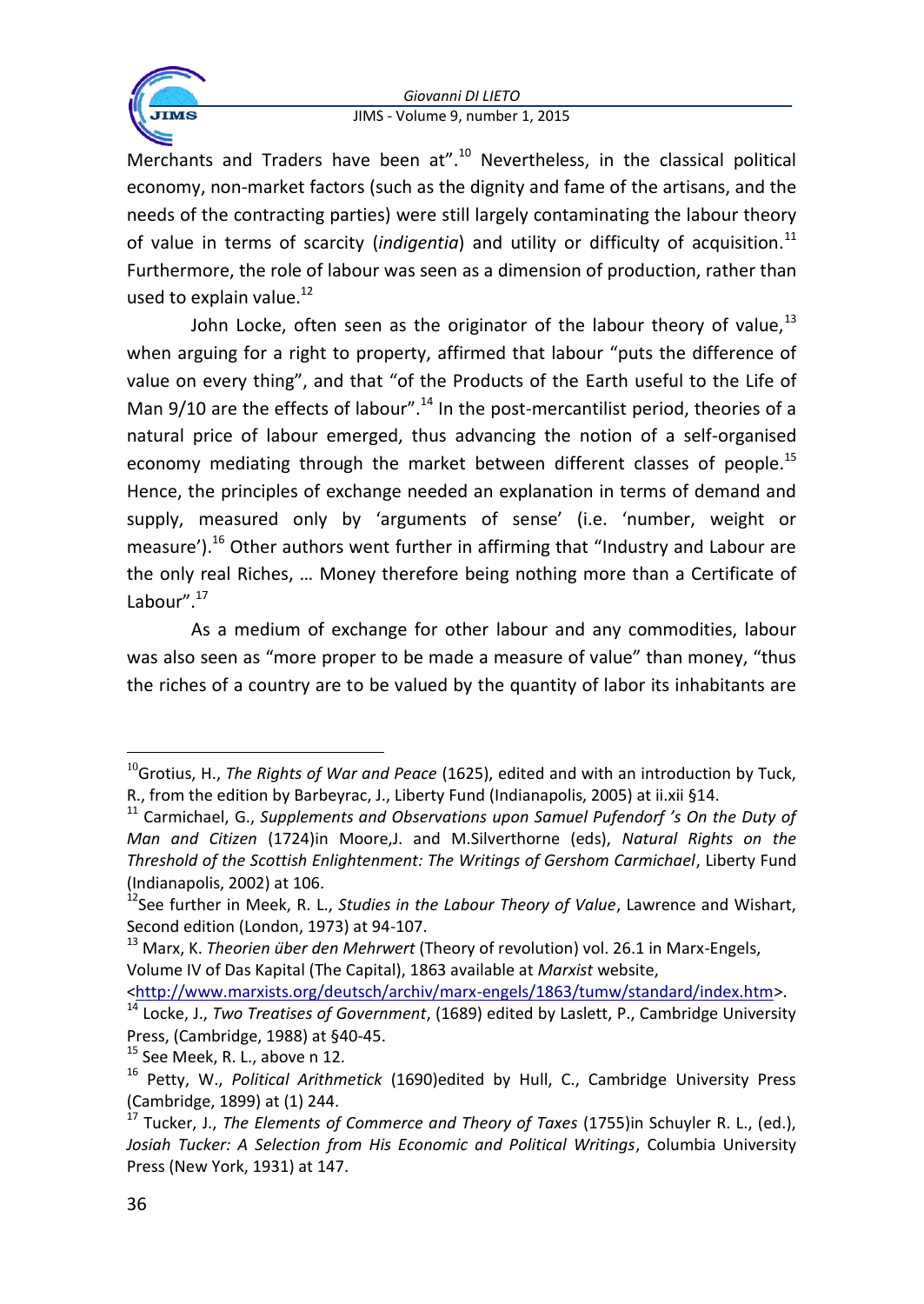

able to purchase, and not by the quantity of silver and gold they possess".<sup>18</sup> Following the early theories of exchange within the general concept of value as a ratio composed of scarcity and utility, labour ('*fatica')* could be seen as the main determinant of scarcity, and thus the "sole object that gives value to things".<sup>19</sup>

In the classical political economy, propounding the idea of labour as the single determinant of value required major analytical efforts to demonstrate how a labour theory of value might work in a capitalist economy.

Adam Smith was the first to link goods exchange to labour value by asserting that wealth depends upon what one can command from the labour of others. In other words, in a capitalist economy there is division of labour and each worker must rely on the labour of others by acquiring goods through exchange. The analytical hurdle was that, despite the assertion that labour is the measure of the value of everything, the exchange value of commodities was still measured by traders in terms of money. Another issue was the difficulty to equate and measure types of labour differing in skill and hardship. The answer was found in the market prices and quantities that imputed value to underlying labour, which was comparable between time periods and relatively permanent. However, Smith argued that labour only determines the exchange value of things in an 'early and rude' state of society where, for instance, "beaver and deerskins are exchanged in a ratio inversely proportional to the labour time required to hunt and skin them".<sup>20</sup> Once, however, we are in a society with capitalists and landlords, profits and rents along with wages must be paid, so that the price of commodities ends up being the sum of the value of the three components. Labour is reduced to reflect the concept that "the real price of every thing, what every thing really costs to the man who wants to acquire it, is the toil and trouble of acquiring it".**<sup>21</sup>**This argument shows its inconsistency, as the value of labour is only imputed, not determining but determined, and as such it cannot be a measure of value.

<sup>18</sup> Franklin, B., *A modest inquiry into the nature and necessity of a paper currency* (1729) in Sparks, J., (ed.), *The Works of Benjamin Franklin*, Hilliard, Gray, and Company (Boston, 1836) at (II) 264.

<sup>19</sup> See Galiani, F., *Della moneta. Libri cinque*, published anonymously by G. Raimondi editore (Naples, 1751), in Caracciolo, A. and Merola, A. *Della moneta e scritti inediti,* Feltrinelli (Milan, 1973) at 36.

<sup>20</sup> Smith, A., *An Inquiry into the Nature and Causes of the Wealth of Nations*, (1976) in Campbell, R. H., Todd, W.B. and A.S. Skinner (eds), *Glasgow Edition of the Works and Correspondence of Adam Smith* (Clarendon, Oxford, 1979) at (2) I.v.2.: 47–48

<sup>&</sup>lt;sup>21</sup> See Smith, above n 20.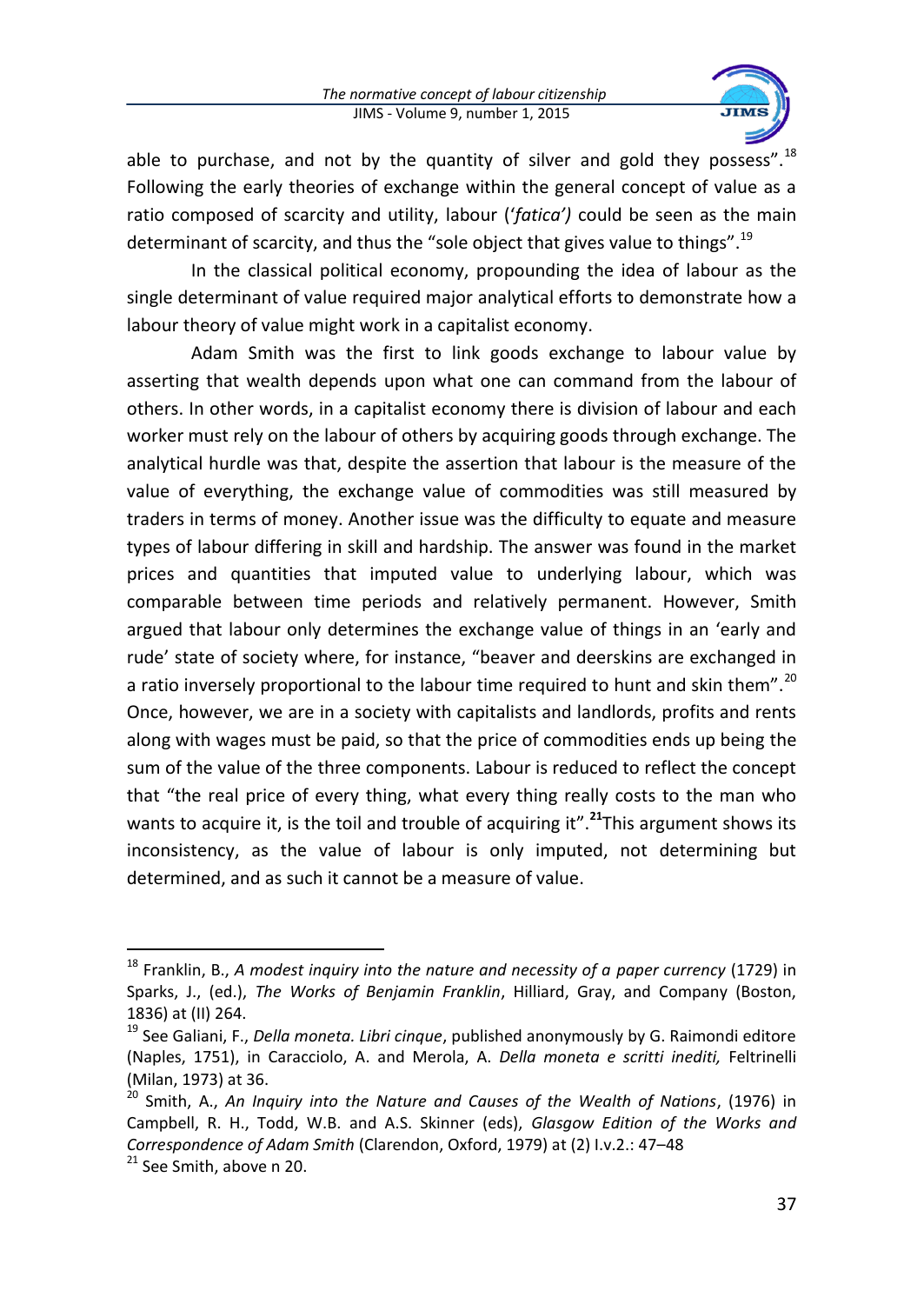

A few decades later, David Ricardo reformulated the concept developed by Adam Smith into the foundational part of a consistent theory of value and distribution. To address Smith's analytical contradictions, Ricardo looked for instance at the agricultural sector, whose commodities were measured in physical units, aggregating both the produce and the cost of production, including wage and rent costs. It was therefore demonstrated that the labour theory of value would apply to "such commodities only as can be increased in quantity by the exertion of human industry, and on the production of which competition operates without restraint".<sup>22</sup> This meant that the labour theory of value was not to be limited to the 'early and rude state of society', but was applicable also to a competitive capitalist economy. Furthermore, it implied the assumption that determination of the level of wages takes place outside the sphere of exchange and production, separating analytically the question of distribution from that of value determination.

Based on these assumptions, Karl Marx moved forward to a philosophical conception of labour as the affirmation and actualisation of the human essence.<sup>23</sup> Labour was seen as "a process in which both man and Nature participate, and in which man of his own accord starts, regulates, and controls the material re-actions between himself and Nature".<sup>24</sup> While "Labour is *not the source* of all wealth. *Nature* is, … the first source of all means and subjects of labour, as an owner, treats her [nature] as belonging to him [the man], his labour becomes the source of use values, and also of wealth".<sup>25</sup> Here it is clear there is a distinction between concrete labour (i.e. the technical-material labour process), and abstract labour, to be equalised through the process of exchange. Later commentators argued that, in a commodity economy, exchange value is determined by the distribution of labour, which in turn "is indirectly regulated through the market and the exchange of things".<sup>26</sup> This argument fits well with the famous Marxist distinction between abstract labour and labour power, which is the potentiality of labour to be realised

<sup>22</sup>Ricardo, D., *On the Principles of Political Economy and Taxation* in Sraffa, P. and M. H. Dobb (eds), *The Works and Correspondence of David Ricardo*, Cambridge University Press (Cambridge, 1951) at (1) 12.

<sup>23</sup>See further in Wood, A. W., *Karl Marx*, Second edition, Routledge (New York, 2004) at 16- 30.

<sup>24</sup> Marx, K., *Capital: A Critique of Political Economy. Volume I: The Process of Capitalist Production,* (1867),translated by Moore, S., and E. Aveling, Charles H. Kerr and Co. (Chicago, 1909) at 197–198.

 $25$  See Marx, K., above n 13 at 15.

<sup>&</sup>lt;sup>26</sup>Rubin, I. I., *Essays on Marx's Theory of Value*, Black-Red (Detroit, 1972 - translated from the third Russian edition, 1928), available at *Marxist* website

[<sup>&</sup>lt;http://www.marxists.org/archive/rubin/value/index.htm>](http://www.marxists.org/archive/rubin/value/index.htm) at 18.2.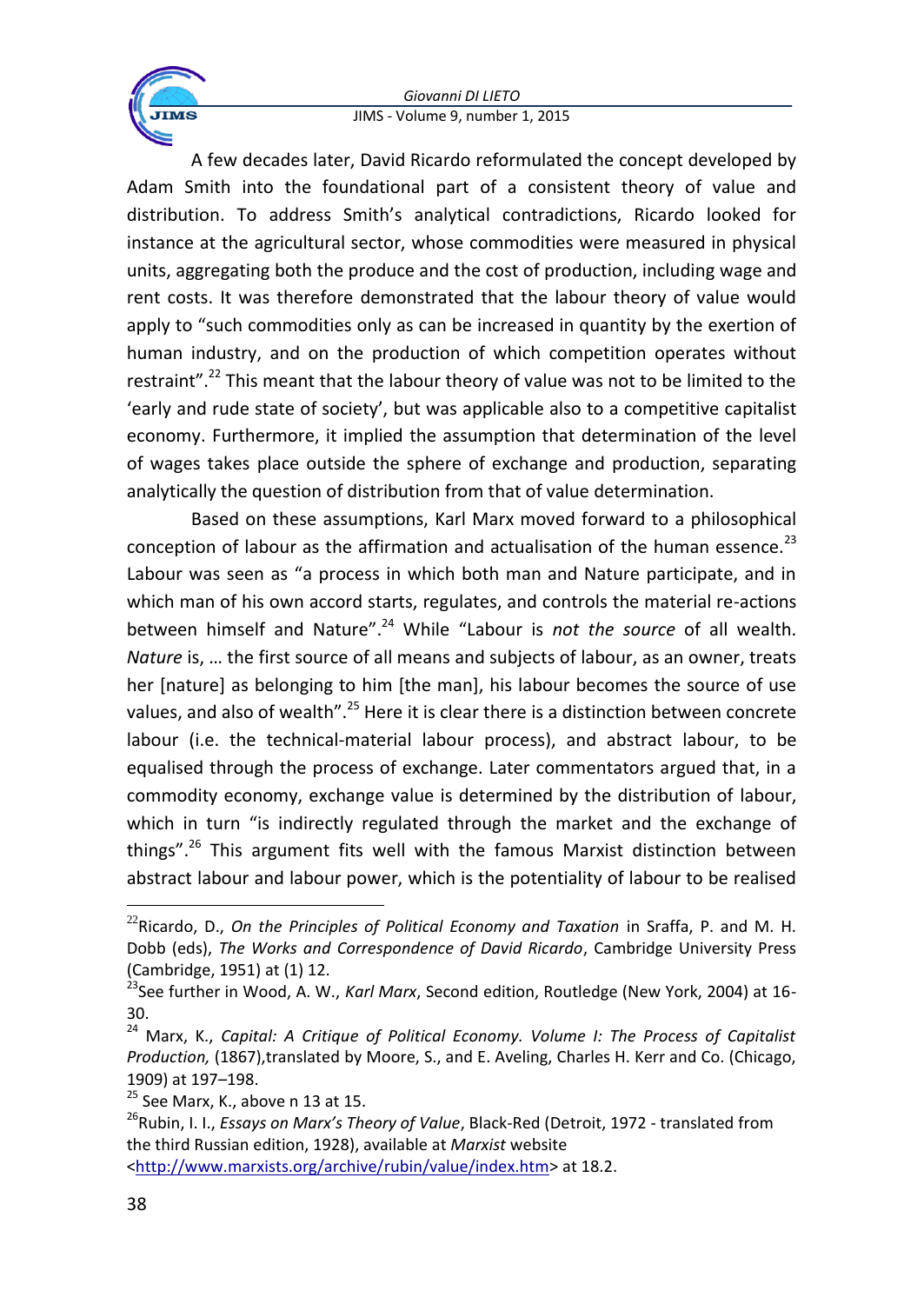

in the labour process and purchased (i.e. exploited) by the capitalist. In other words, for the first time in modern history labour (power) was recognised as a commodity.

This became the major point of either attack on or appraisal of the political implications of Marx's system. However, labour had finally achieved the status of a major analytical concept in the explanation of value.**<sup>27</sup>**

The concept that labour was the sole determinant of value could not be tolerated for long, as it implied the ideologically dangerous postulate that labour has a rightful claim to the full product. A new politically harmless paradigm was found in the economic concept of marginal utility, which involved the labour theory of value only indirectly, as it was empirically based on the direct experience of market exchange and consumption of goods.<sup>28</sup> To the traditional and 'more philosophical' taxonomy of 'agents of production' including 'labour' and 'nature', an empirical classification was added that subsequently became conventional: 'labour, capital and land'.<sup>29</sup> However, in the light of the marginal utility theories, the very notion of agents of production implies that labour alone is not the sole producer of value. In other words, it is not labour that determines scarcity, $30$  but instead labour creates value whenever there is scarcity. $31$  This shifting assumption marks the beginning of the downward turn of the theory of labour value, increasingly seen as determined solely through the exchange of things in the market, as such expanding the Marxian theory of distribution of labour value but without the distinctive feature of labour power. $32$  This completed the loss of the centrality of the concept of labour in the current political economy, a process that started with the commodification of labour and the regulation of its price through the market on a par with all the other factors of production. Following the theories of marginal productivity, which maximised individuals under different situations and levelled the factors of production with commodities, even the very concept of labour was fading away, being substituted by the subjective absence of leisure. This

<sup>27</sup>Sweezy, P. M., (ed.) *Karl Marx and the Close of His System by Eugen Von Böhm-Bawerk and Böhm-Bawerk's Criticism of Marx by Rudolf Hilferding*, Augustus M. Kelley (New York, 1949) at 1–118.

<sup>28</sup>Marshall, A., *Principles of Economics*, Eighth edition, Macmillan (London, 1920) at (I) IV.

<sup>29</sup> Edgeworth, F.Y., *Agents of production* (1894) in *Palgrave's Dictionary of Political Economy*, Macmillan (London, 1926) at (1) 21–22.

<sup>&</sup>lt;sup>30</sup> See Galiani, F., above n 19.

<sup>31</sup> Walras, A., *De la nature de la richesse et de l'origine de la valeur*, Furne (Paris, 1832) at 167.

<sup>&</sup>lt;sup>32</sup> See Rubin, I.I., above n 26.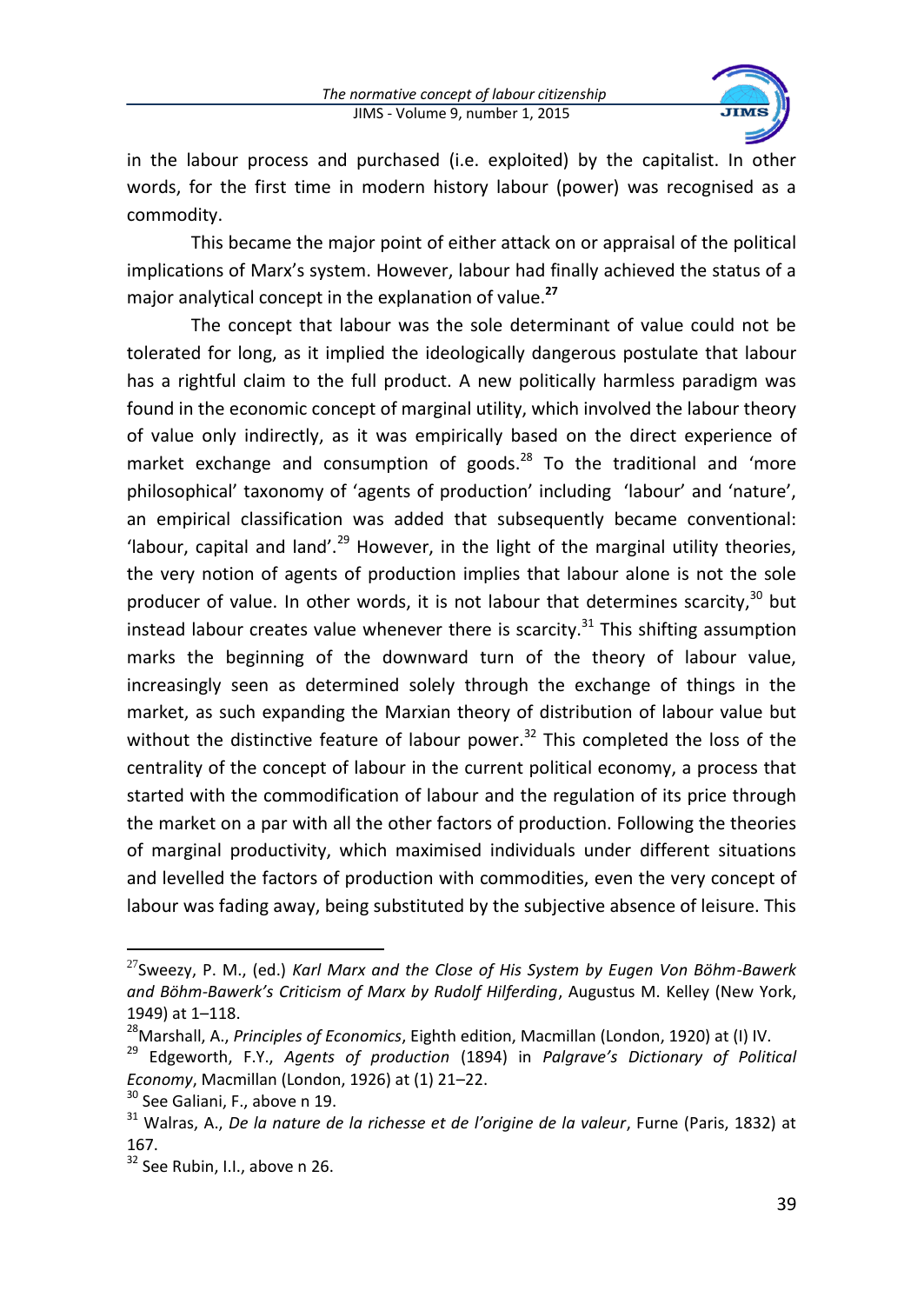

subjective component in the determination of value led the focus of the analytical treatment of labour towards its impact on utility-producing final goods for exchange between trading bodies. $33$  Such a view obliterated the agents of production (labour, capital and land) concept in favour of a "space of economic goods"<sup>34</sup> where workers' services and tools were on the same level. In other words, labour was just one more economic good and was considered only in relation to its ability to produce goods that themselves produce value in use (i.e. the utility of consuming a good), $35$  a concept further renamed 'derived demand' in the theory of wages. $36$ 

However, before the advent of marginal productivity theories, wages were determined outside the market system, according to the concept of a 'natural wage' above a moral minimum reflecting the historical "habits and customs of the people". <sup>37</sup> or, as more recent literature pointed out, as a result of social and power relations. $38$  Conversely, the concept of marginal productivity ruled out the post-Marxist theories of labour exploitation by assuming that all factors of production were paid their marginal value of use. Accordingly, labour as a factor of production was also to be remunerated according to its actual contribution to the socioeconomic system based on production and exchange of commodities. $39$  The argument that workers must be paid their diminishing marginal product<sup>40</sup> was assumed not on the "interdependence between the quantity and the cost of production of a commodity produced under competitive conditions", but rather on

1

<sup>33</sup>See further in Jevons, W. S., *The Theory of Political Economy*, Third edition, Macmillan (London, 1888) at 27.

<sup>34</sup> Menger, C., *Principles of Economics*, (1871) translated by Dingwall, J., and B.F. Hoselitz, Ludwig von Mises Institute, (Auburn, Alabama, 2004) available at [<http://mises.org/Books/Mengerprinciples.pdf>](http://mises.org/Books/Mengerprinciples.pdf) at 57.

<sup>&</sup>lt;sup>35</sup> See Marshall, A., above n 28.

<sup>&</sup>lt;sup>36</sup>See further in Hicks, J. R.*The Theory of Wages*, Second edition, Macmillan (London, 1963) at 241.

 $37$  See Ricardo, D., above n 22 at (1) 97.

<sup>38</sup> See further in Bharadwaj, K., *Wages in classical economics* in Eatwell, J. et al, Cambridge University Press (Cambridge, 1987) at (4) 843–846; and *Stirati, A., The Theory of Wages in Classical Economics: A Study of Adam Smith, David Ricardo and their Contemporaries* (Elgar Publishing, Aldershot, UK, 1994) at 80.

<sup>39</sup> Böhm-Bawerk, E.V., *Kapital und Kapitalzins*, Fourth Edition (G. Fischer, Jena, 1884 - Oxford University, 1921) at 327.

<sup>40</sup>Lester, R. A., *Shortcomings of marginal analysis for wage employment problems*, American Economic Review (Pittsburgh, 1946) at 36 (1) 63–82.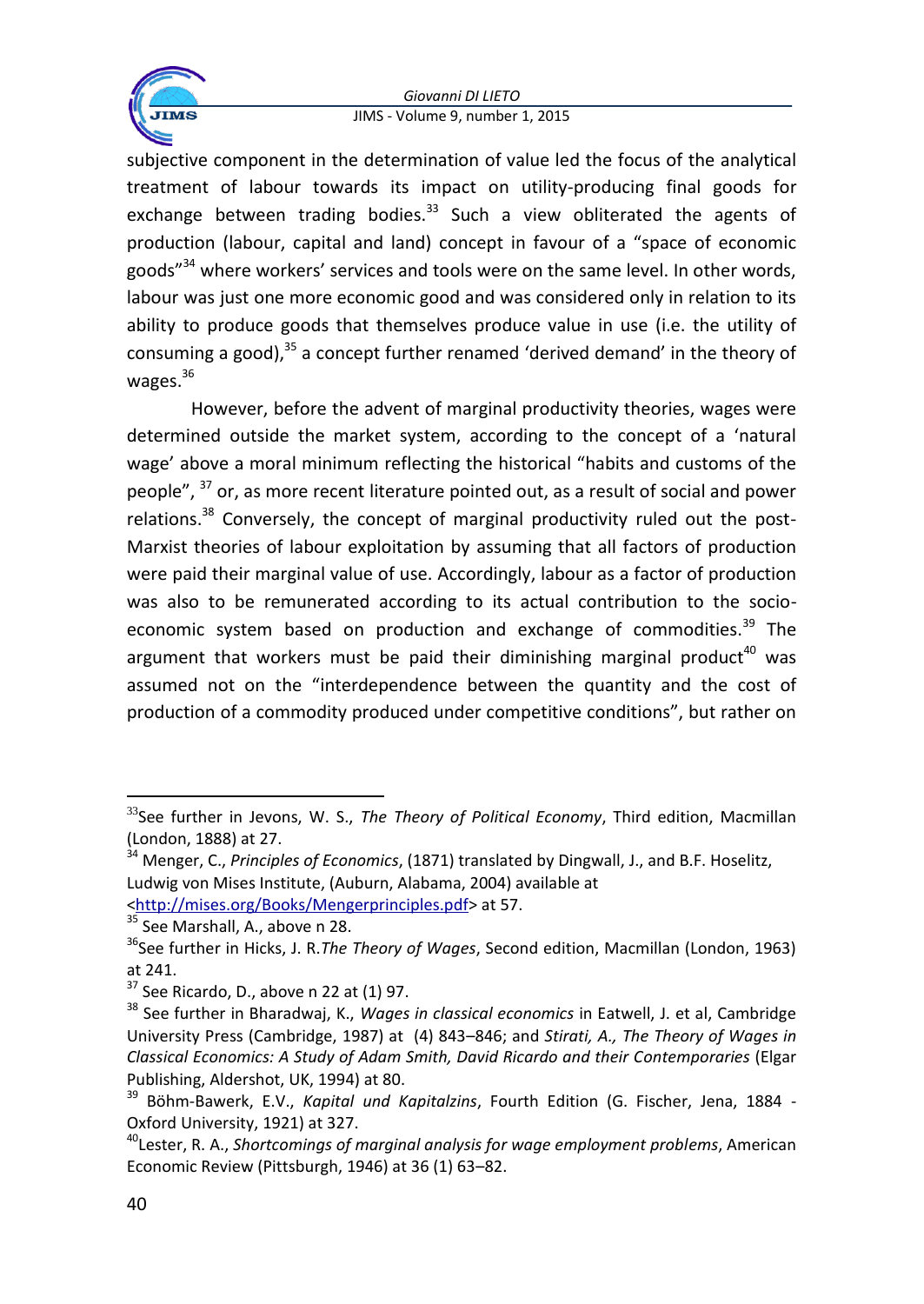

the "change in the basis of the theory of value, from cost of production to utility".<sup>41</sup> This is a theory of marginal productivity of labour that appears to have inspired most of the industry-driven bilateral and regional agreements regulating crossborder labour migration, as it looked at managing migratory flows in terms of diminishing marginal utility and reward of capital. The notion of utility in labour theory conveyed a further analytical alteration through its opposite, labour as disutility, or as the absence of leisure. At the theoretical level, this approach not only related the equation of labour to all other agents of production and its rewards to those of any commodity, but also led to labour being considered as a "special case of the general theory of value" to the extent that the analytical interpretation of labour dissolved into the subjective and immeasurable notion of absence of leisure.<sup>42</sup>

In the post-war decades, the theoretical basis of neoclassical revisionism (until the 1960s) and later experimental economics focused on the effects of social structures and behaviour on economic structures, thus recognising the worker as a sentient being and not just as an agent of production or utility. $43$  However, little analytical development was devoted to the operation of competitive labour markets, as the debate focused on the "strength and effectiveness of competition in actual labor markets".<sup>44</sup> Therefore, it appears that this approach did not really examine labour as part of a social process, but rather hypothesized a worker outside of the social process, with instrumental rationality and preferences created outside the work environment.

It is true that labour market anomalies, such as wage setting under competitive conditions, and the deviation between wages and the value of marginal product, were explained in light of the openness and indeterminacy of the employment relationship, to be cleared through the lenses of 'efficiency wages or

<sup>&</sup>lt;sup>41</sup> Sraffa, P., *On the relations between cost and quantity produced* (1925) in Pasinetti L.L. (ed.), *Italian Economic Papers*, Vol. 3, Oxford University Press (Oxford, 1997) at (3) 325.

 $\frac{1}{42}$  See Hicks, J. R., above n 36 at 1.

<sup>43</sup>See further in Kerr, C., *The social economics revisionists: The "real world" study of labor markets and institutions'* in Industrial Relations, Kerr, C., and P. D. Staudohar (eds), Georgia State University - Wiley (Atlanta, 1994) at 66–108; and Dunlop J. et al, Kaufman, B. E. (ed.), *How Labor Markets Work: Reflections on Theory and Practice*, Lexington Books (Lexington, 1988) at 85.

<sup>44</sup> Reynolds, L.G., *The problem of relative wage rates* in Reynolds, L.G., Taft C.H. and R.M. MacDonald, *The Evolution of Wage Structure*, Yale University Press (New Haven, 1956) at 2.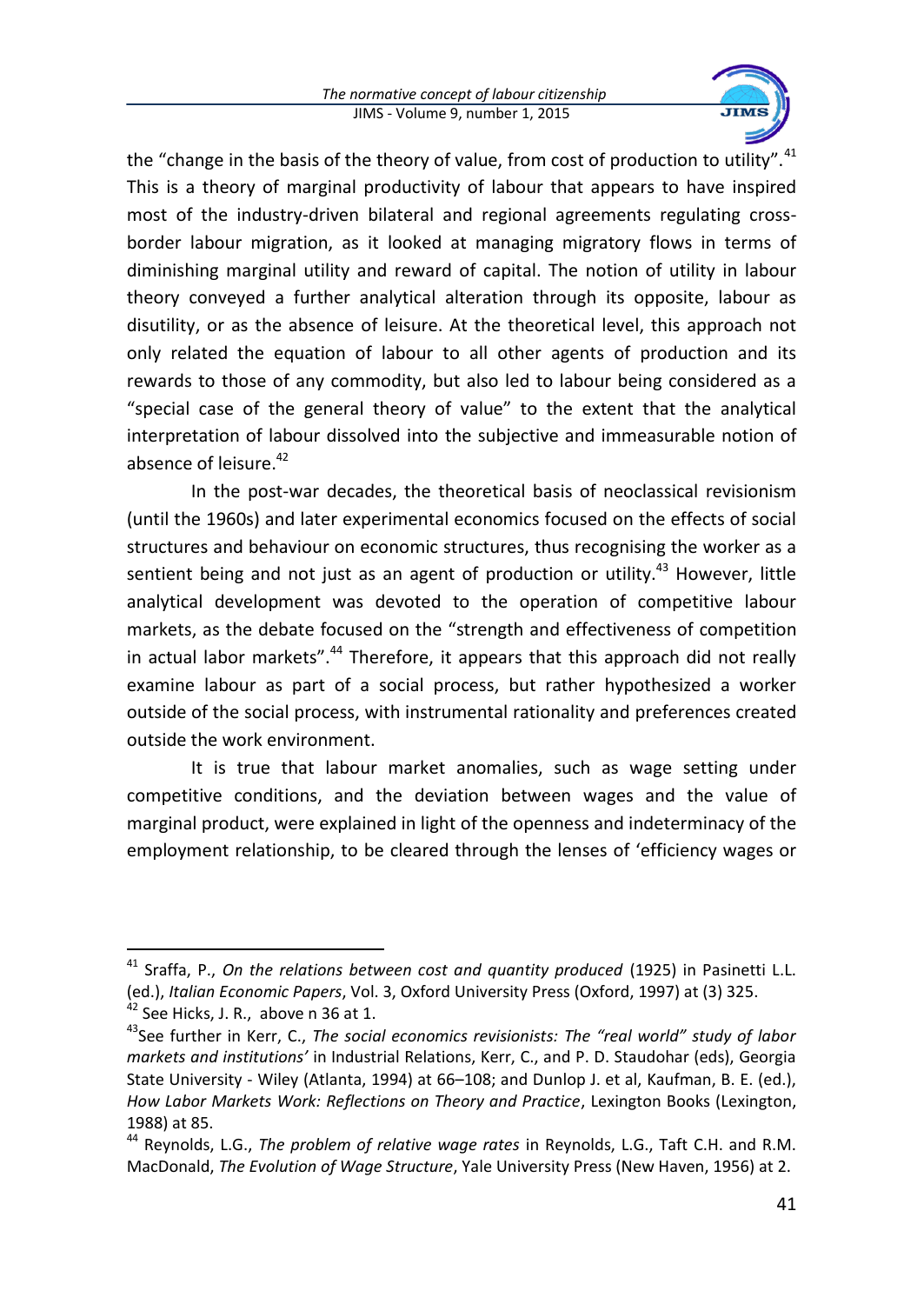

earnings' with the function of 'motivating and retaining' labour.<sup>45</sup> Thus, the notion of efficiency wages links to a concept of labour implying an employment relationship based on a wage-effort contract maximizing the worker's utility function (positive in wages and negative in effort).<sup>46</sup> However, industrial relations literature points out that the determination and monitoring of effort is hard and costly to quantify, $47$  that workers react strategically to control by management, and that the motivation of workers is ultimately linked to issues of trust and fairness, which do not fit well with an instrumentally rational (i.e. opportunistic) worker.<sup>48</sup> Thus, in such a labour environment where there is no social scope for workers' preferences and behaviour, the contractual employment relationship is seen merely as an optimal incentive to make the worker commit to a level of effort otherwise unrealisable.<sup>49</sup> This approach contrasts with later research in experimental economics rejecting the notion of instrumental rationality in labour in light of an 'economics of reciprocity', implying that a simple contractual arrangement is insufficient to regulate employment.<sup>50</sup> This theory has a significant impact on the industrial relations and labour standards spheres of legal systems fostering the collective bargaining of trade unions and the statutory protection of individual employment rights, which are driven by the social interest in protecting the employment relationship from the inherently asymmetric contractual power between employer and employee. $51$ 

 $\overline{a}$ 

<sup>45</sup>Marshall, A. and Marshall, P.M., *The Economics of Industry*, Macmillan (London, 1879) at 17.

<sup>46</sup> Lazear, E.P., *Personnel economics: Past lessons and future directions*, Journal of Labor Economics, University of Chicago Press (Chicago, 1999) at 17(2), 199–236.

<sup>47</sup>See further in Baldamus, W., *Efficiency and Effort,* Tavistock, (London, 1961) at 114-122.

<sup>48</sup> See for example Fox, A., *Beyond Contract: Work, Power and Trust Relations,* Faber (London, 1974) at 386-408; and Hyman, R. and Brough, I., *Social Values and Industrial Relations: A Study of Fairness and Inequality*, Blackwell (Oxford, 1975) at 262-277.

<sup>49</sup> Parsons, D.O., *The employment relationship: Job attachment, work effort, and the nature of contracts,* in O.C. Ashenfelter and R.Layard (eds), *Handbook of Labor Economics*, North-Holland (Amsterdam, 1986) at 789–848.

<sup>50</sup>See further in Fehr, E. and Gächter, S., *Fairness and retaliation: The economics of reciprocity*, Journal of Economic Perspectives (Pittsburgh, 2000) at 14 (3), 159–181.

<sup>51</sup> Brown, W. A., *Industrial relations and the economy* in Floud, R. and P. A. Johnson (eds), The Cambridge Economic History of Modern Britain, Volume 3: *Structural Change and Growth, 1939–2000*, Cambridge University Press (Cambridge, 2004) at 400.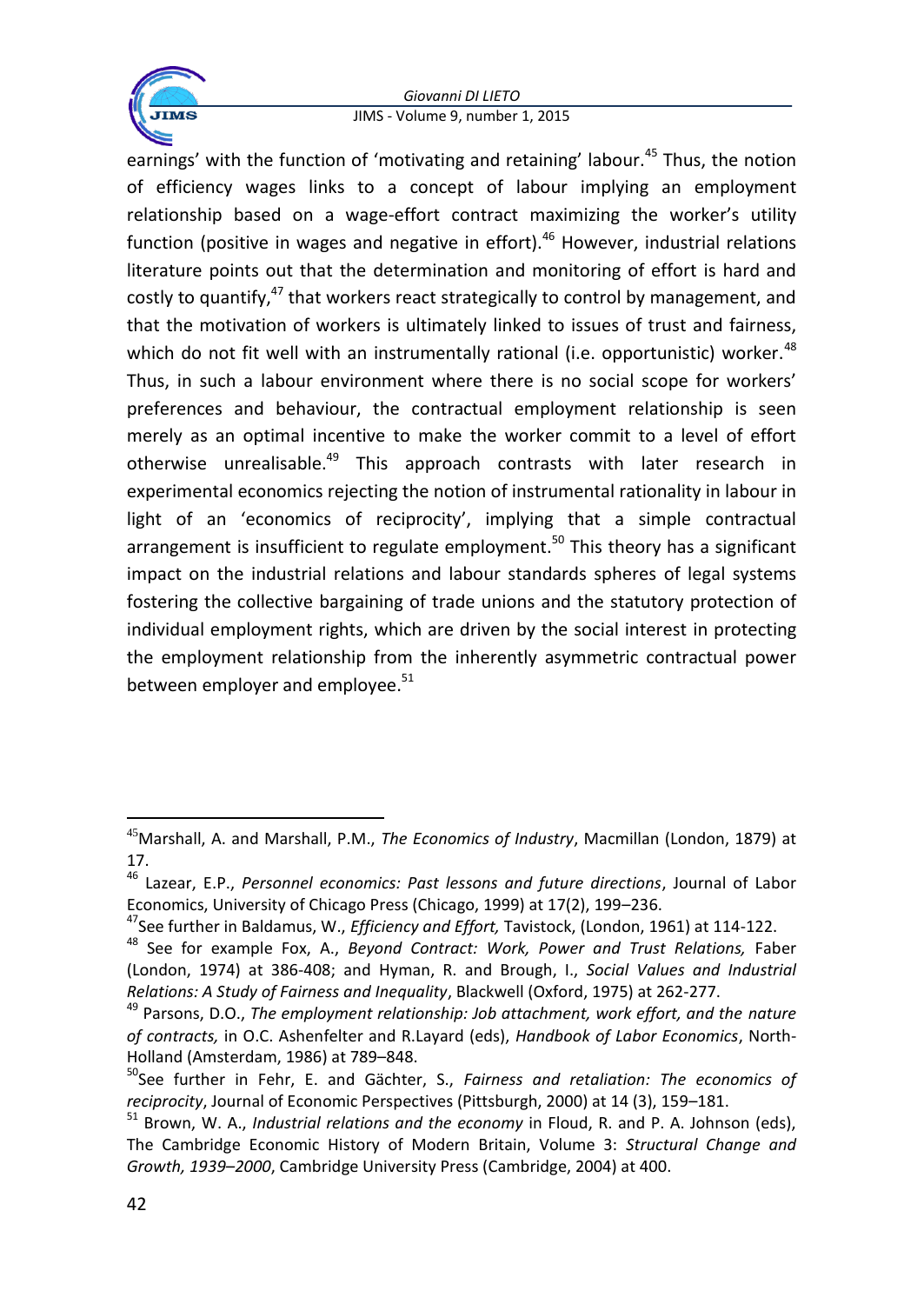

### **The emerging concepts of citizenship at work**

T.H. Marshall first introduced the concept of industrial citizenship in the aftermath of the Second World War in his famous account of the relationship between citizenship and social class.<sup>52</sup> According to Marshall's perspective, citizenship in general refers to the membership of a national community of individuals equally enjoying civil, political and social rights. More specifically, industrial citizenship relates to employees having the equal right to engage in a variety of actions in pursuit of improved conditions of employment.<sup>53</sup> Only a relatively small body of literature developed the concept of industrial citizenship, however, largely because it was seen as secondary to civil and social citizenship, and it could not be equated to ideas of industrial democracy.<sup>54</sup>

The above-mentioned lack of interest in developing the concept of industrial citizenship can be found in Marshall's account in the first instance. This explains much of the subsequent scholarly attitude in separating the dimensions of civil, political and social citizenship. Thus, in terms of the established framework of rights, industrial citizenship is maintained as a secondary feature at the cultural level, and an anomaly at the normative level.<sup>55</sup>

Despite the recent resurgence of legal interest in the issue of citizenship in a globalising world,<sup>56</sup> to date, the discussion of workers' rights raised by the idea of citizenship appears to be confined to a merely aspirational rather than analytical

 $\ddot{\phantom{a}}$ 

<sup>55</sup> See Marshall, T.H., above n 52, at 14.

<sup>52</sup>See Marshall, T.H., *Citizenship and Social Class*, Cambridge University Press (Cambridge, 1950) at I (1-85).

<sup>&</sup>lt;sup>53</sup> See Marshall, T.H., above n 52, at 114.

<sup>54</sup>Amongst the few commentators on industrial citizenship see: Barbalet, J.M., *Citizenship Rights, Struggle and Class Inequality*, University Minnesota Press (Minneapolis, 1988) at 22- 7; Gersuny, C., *Industrial Rights: A Neglected Facet of Citizenship Theory*, in *Economic and Industrial Democracy*, SAGE Publication (Uppsala University, Sweden, 1994) at Vol. 15, No. 2: 211-26; Muller-Jentsch, W., *Productive Forces and Industrial Citizenship: An Evolutionary Perspective on Labour Relations*, in *Economic and Industrial Democracy*, SAGE Publication (Uppsala University, Sweden, 1996) at Vol. 12, No. 4: 439-467; Streeck, W., *Industrial citizenship under regime competition: the case of European works councils*, in *Journal of European Public Policy*, Routledge (London, 1997) at Vol. 4,4: 643-64; Woodiwiss, A., *Behind Governmentality: Sociological Theory, Pacific Capitalism and Industrial Citizenship*, in Citizenship Studies, Routledge (London, 1997) at Vol. 1,1: 87-114.

<sup>56</sup> For example see: Bosniak, L., *Critical Reflections on 'Citizenship' as a Progressive Aspiration*, in *Labour Law in an Era of Globalization: Transformative Practices and Possibilities,* J. Conaghan, M. Fischl, and K. Klare, eds., Oxford University Press (Oxford, 2002) at 339–349.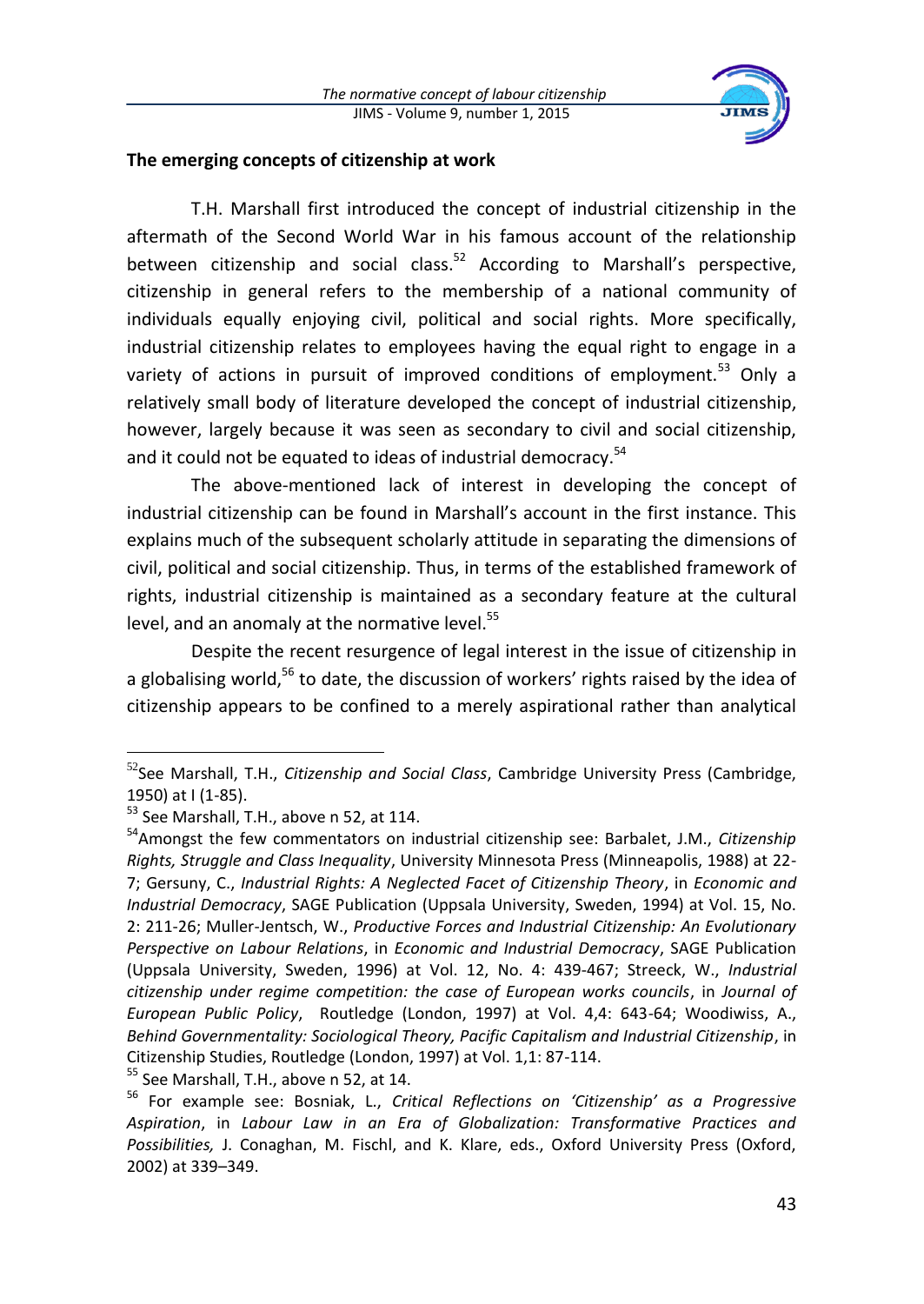

conceptualisation.<sup>57</sup> This normative indeterminacy can permeate citizenship with a broad (and vague) range of positive values, such as a sense of identity, inclusion, self-governance, equal membership and entitlement to rights.<sup>58</sup> However, such indeterminacy does not help address the opposing issues of exclusion entailed in the notion of citizenship.<sup>59</sup> Well before the effect of globalisation became visible, a vast body of literature was already able to demonstrate how, in the first place, citizenship is the outcome of political struggles.<sup>60</sup> and consequently, its nature is often affected by racial, ethnic and gender patterns.<sup>61</sup>

Therefore, much of the work on citizenship focused on the criticism and modification of its various dimensions of inequality and exclusion. $62$  When structural social changes relating to globalisation and welfare state decline occurred,<sup>63</sup> the scholarly debate about citizenship again conceptualised the related social inequalities and conflicts largely in terms of culture. This approach neglected the more specific context of industrial citizenship and its nexus with cross-border workers' mobility.<sup>64</sup>

 $\ddot{\phantom{a}}$ <sup>57</sup> For example see: McCallum, R., *Collective labour law, citizenship and the future,*  Melbourne University Law Review (Melbourne, 1998) at 22:(1) 42-61.

<sup>&</sup>lt;sup>58</sup> On the inclusive meaning of citizenship for migrants, see for instance: Barbalet, J.M., above n 54, at 99.

<sup>59</sup> Lister, R., *Inclusion/Exclusion: The Janus Face of Citizenship*, in *Towards a Gendered Political Economy*, J. Cook, J. Roberts, and G. Waylen, eds., MacMillan (Houndsmills, Baskingstoke, UK, 2000) at 98-120.

<sup>60</sup> Turner, B., *Contemporary Problems in the Theory of Citizenship*, in *Citizenship and Social Theory*, B. Turner, ed., SAGE Publications (London, 1993) at 1-18.

<sup>61</sup>For example see: Baines, D., and N.Sharma, *Migrant Workers as Non-Citizens: The Case Against Citizenship as a Social Policy Concept* in *Studies in Political Economy*, Carleton University (Ottawa, 2002) at 69.75-108; and Orloff, A.S., *Gender and the Social Rights of Citizenship: The Comparative Analysis of Gender Relations*, American Sociological Review, SAGE Publication (Thousand Oaks, CA, USA, 1993) at 58(3), 303–328.

<sup>62</sup> See for example: Isin E.F., and P.K.Wood, *Citizenship and Identity,* SAGE Publications (London, 1999) at 1-24; Nash, K., *Contemporary Political Sociology: Globalization, Politics, and Power*, Blackwell (Oxford, 2000) at 4:131-192; Sypnowich, C., *The Culture of Citizenship*, in *Politics and Society,* N.Stevenson ed., SAGE Publications (London, 2001) at Vol 28, 4 (2000), 531-555.

 $63$  See further the discussion of "The rise and fall of the welfare state for migrants" in chapter 3.9.

<sup>64</sup>See Roche, M., *Rethinking Citizenship: Welfare, Ideology and Change in Modern Society*, Polity Press (Cambridge, MA 1992) at 26; Delanty, G., *Citizenship in a global age: Society, culture, politics,* Open University Press (London, 2000) at 79-92; Glenn, E., *Citizenship and Inequality: Historical and Global Perspectives*, in Social Problems, University of California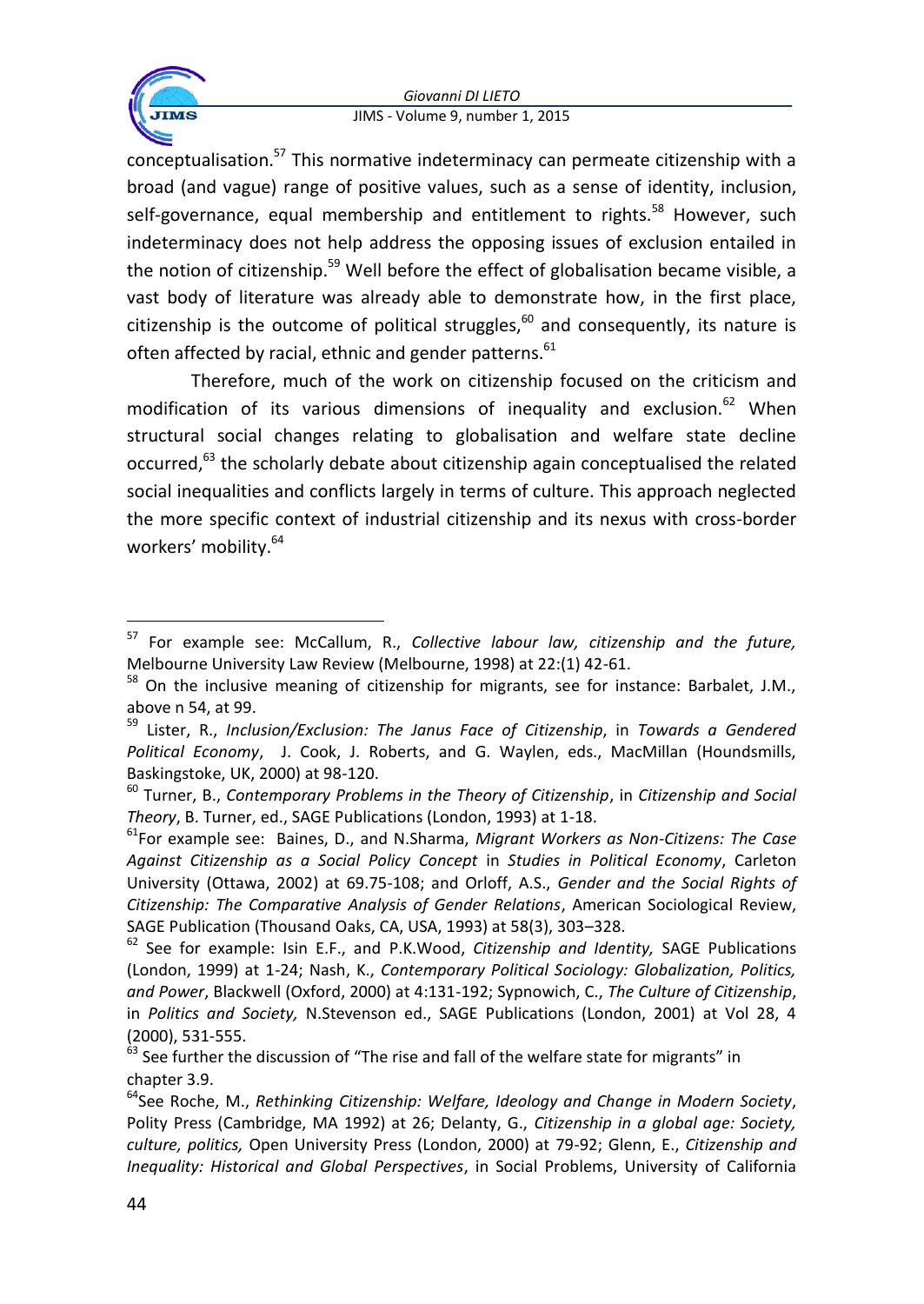

In summary, the literature on citizenship is mainly divided between those who maintain the validity of T.H. Marshall's scheme, believing that social citizenship is all-embracing and the most desirable form of citizenship, and those who remark that such a concept of citizenship is not gender or racially neutral.

# **The transnational evolution of normative theories of labour migration**

A substantial area of literature is also emerging on the global aspects of citizenship at work and migration. Moving ahead of the traditional concept of industrial citizenship, the key theoretical development underlying this study is the recent conceptualisation of "transnational labour citizenship" by J. Gordon.<sup>65</sup> This innovative notion seeks to incorporate the role and views of civil society organisations, including those working on behalf of migrant workers' rights. By contrast to the state-centric definitions of economic/industrial citizenship outlined above, Gordon describes labour citizenship as "the *status* of membership in a workers' organization, and to the *act* of participation in the decision making processes of that organization, with the *goal* of improving wages, working conditions, and the dignity of work." Gordon also adds "a fourth component, *identity*, as participants come to identify with their organization and with their fellow *'labour citizens'*".<sup>66</sup>

According to Gordon's account of transnational labour citizenship, at the present stage only union members are, in practical terms, full industrial citizens. Thus, Gordon's theory of supranational industrial citizenship conceptualises new purpose-formed unions to accommodate a constant flow of new migrants through a model that would tie immigration status to membership in organisations of transnational workers, rather than to a particular employer or a national union. These memberships would entitle migrants to transnational services, benefits and rights. The creation of multinational and multilevel labour networks would conglomerate the interests of national and cross-border workers equally.<sup>67</sup>

According to Gordon, a successful management of global labour mobility can best be achieved through the implementation of comprehensive and cooperative policies that uphold justice at work for migrants. Ensuring global

1

Press, (Berkeley, 2000) at Vol. 47, No. 1: 1-20; Urry, J., *Sociology Beyond Societies: mobilities for the twenty-first century,* Routledge, (London, 2000) at 7:161-187.

<sup>65</sup> Gordon, J., *Transnational Labour Citizenship,* Southern California Law Review, (Los Angeles, 2007) at Volume 80 pp.503-587.

 $<sup>66</sup>$  See Gordon, J., above n 65, at 510-511.</sup>

 $67$ See Gordon, J., above n 65, at 578.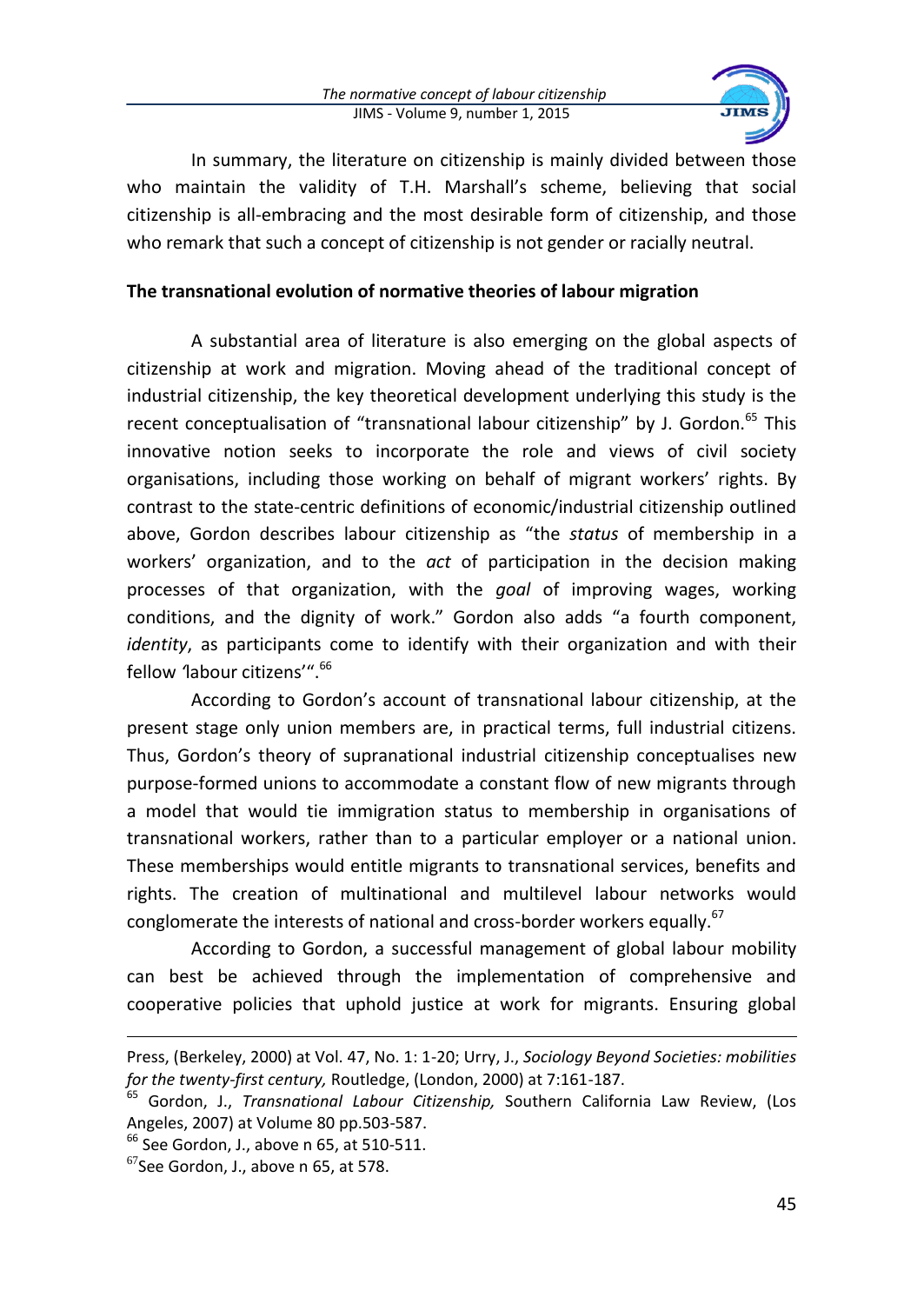

labour mobility, and its full economic and human potential, is paramount in order to protect the human rights of migrants. The liberalisation of labour migration would entitle migrants to services, benefits and rights that cross borders just as the workers do, promoting transparent recruitment and employment policies essential to upholding the rights of migrant workers. $68$ 

In the area of migration and human rights, existing studies take critical perspectives on global governance of labour mobility, especially with regard to policies and regimes of temporary and guest work in relation to socio-economic development. For instance, researchers such as K. Hujo and N. Piper focus on the important issue of 'South-South migration', despite the fact that migration debates occur mostly in the context of flows from developing to developed countries.<sup>69</sup> Other studies focus on issues from a migrant rights perspective, such as guest and temporary work programmes leading to the commodification of workers and the privatisation of migrant worker schemes. According to this perspective, such national migrant worker programmes increase the number of 'forever temporary' migrants, maintaining barriers and discrimination between guests and residents and substantially privatising immigration.<sup>70</sup>

Moreover, other studies criticise the concept of free trade agreements including provisions on labour mobility, such as deals that allow for a limited number of workers' categories into host countries on a temporary basis, prompting critics to argue that such deals merely institutionalise commodification, exploitation and international trade in workers. $71$ 

 $\overline{a}$ 

 $68$  See Gordon, J., above n 65, at 561-578.

<sup>69</sup> Hujo, K. and Piper, N. (eds), *South-South Migration – Implications for Social Policy and Development*, Palgrave Macmillan (London, 2010) at 8-15.

<sup>70</sup> Grugel, J. and Piper, N., *Critical Perspectives on Global Governance: Rights and Regulation in Governing Regimes*, Routledge (London, 2007) at 3:41-64; furthermore, this strand of literature may be linked to seminal work framing the discourse on the international governance of migration in terms of reclaiming State's sovereignty, rather than ceding it, see for instance: Newman, K., *The governance of international migration: mechanisms,processes and institutions*, Migration Policy Institute, Global Commission on International Migration (Geneva, 2005) at 17.

<sup>71</sup> See in particular Chi, X., *Challenging Managed Temporary Labor Migration as a Model for Rights and Development for Labor-Sending Countries*, New York University Journal of International Law and Politics (New York, 2008) at 40(2): 497-540.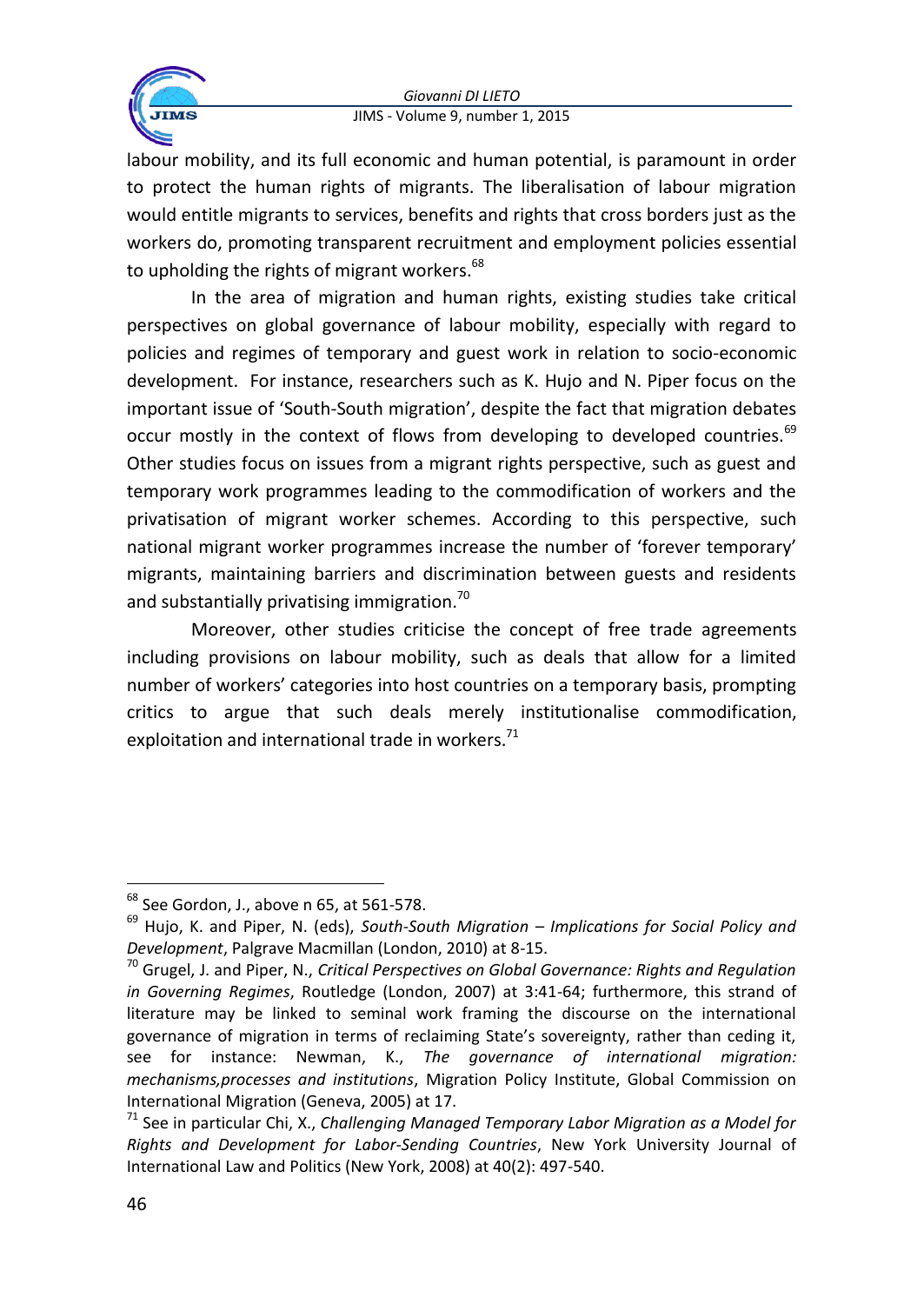

# **Conclusion**

The academic development and practical viability of the research question calls for comprehensive and multi-layered responses that are based on a better understanding of the socio-economic and institutional forces at play in shaping working conditions across different industrial sectors and geographical regions. This study was intended to single out the elements necessary for a sound analytical framework for managing labour migration globally, identifying in particular multilateral and inter-state cooperation, labour market regulation and harmonisation, and effective mobilisation of all concerned social actors.

The variety of analytical treatments of the concept of labour, citizenship and migration spanned from ancient Greek philosophy through to the Scholastics and mercantilists, to the forerunners of the classical political economy, and finally to present labour economics, law and political science. Such an interdisciplinary approach challenges the traditional hypothesis of labour as a basic analytical category in which the worker is increasingly invisible, and where the price of labour is regulated through the market in a manner similar to other factors of production.

The vast body of existing literature combining citizenship and migration issues suggests that a key factor driving the management of borderless labour movement schemes will be the composition of migration flows, meaning the evaluation of the timing, duration and frequency of the aggregate of individual migration projects. Also, the migrant workers' intentions regarding their plans call for a more precise interpretation at the policy making level. In fact, the circularisation of global migration patterns assigns the migrants a major role as vehicles of technological advancement and knowledge transfer, thus recognising migrant workers as investors of human capital rather than commodified agents of production.

The successful management of global labour mobility can best be achieved through the implementation of comprehensive and cooperative policies that ensure protection of the rights of migrant workers. Well-informed choices by migrants, governments, home and host communities, civil societies and the private sector can help realise the positive potential of migration in social, economic and political terms. Academic research has a crucial role in giving society directions for better management of global labour mobility through action-oriented approaches to manage labour mobility for the benefit of all.

Therefore, the main challenge of further studies in this field is to understand whether, how and to what extent a soft-bordered concept of industrial citizenship can be formulated as the foundation for a new deal of labour mobility